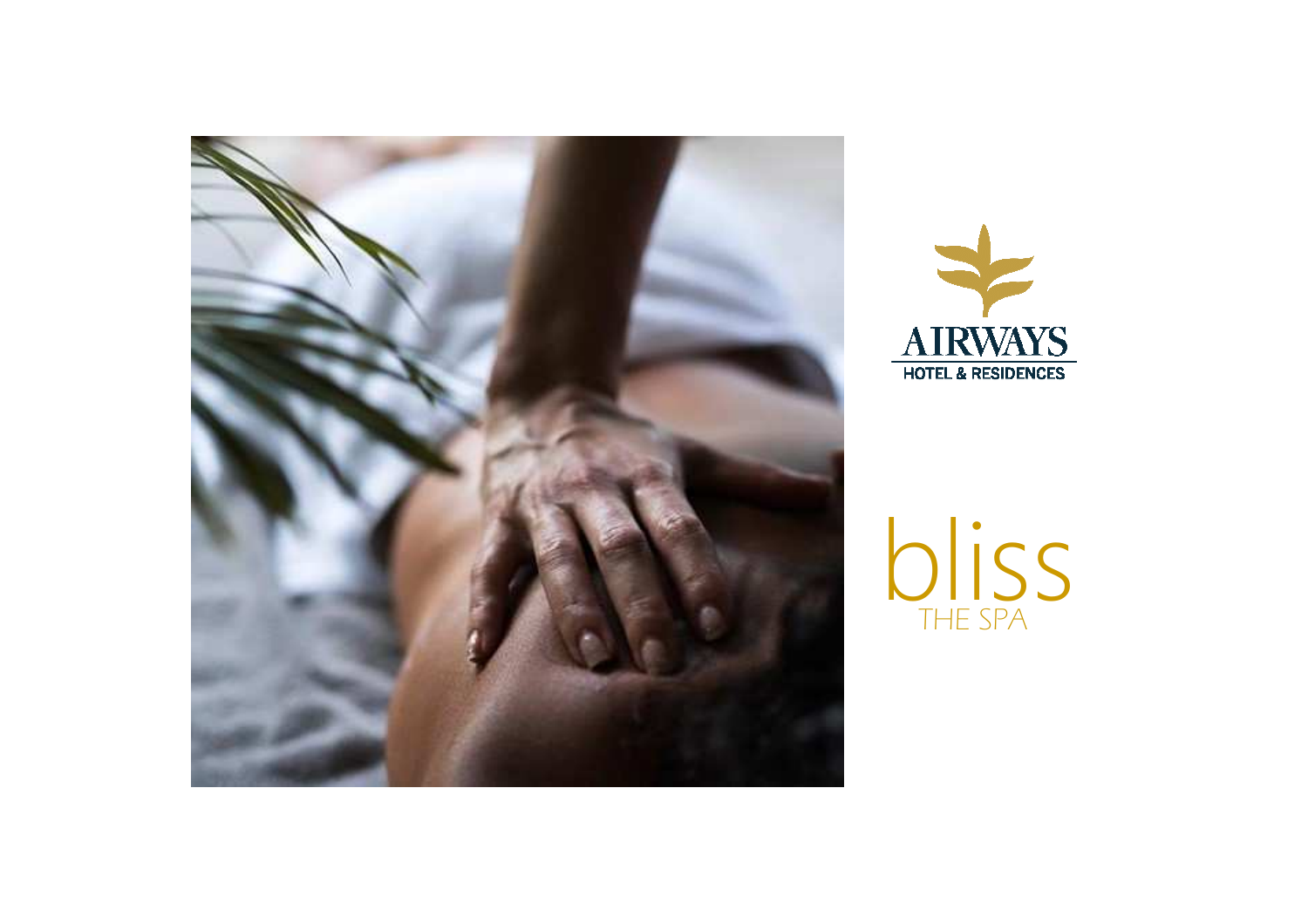## ESSENTIAL COLLECTIONS

*Waxing for her*  Half Leg/ Full Arm K85 Full Leg K150 Eye Brow K45 Lip/Chin K40 Underarm K45 Half Arm K55 Bikini Line K65 Bikini K110

> *Waxing for him* Chest K60 Back K90

*Threading*  Eye Brow K55 Lip/Chin K50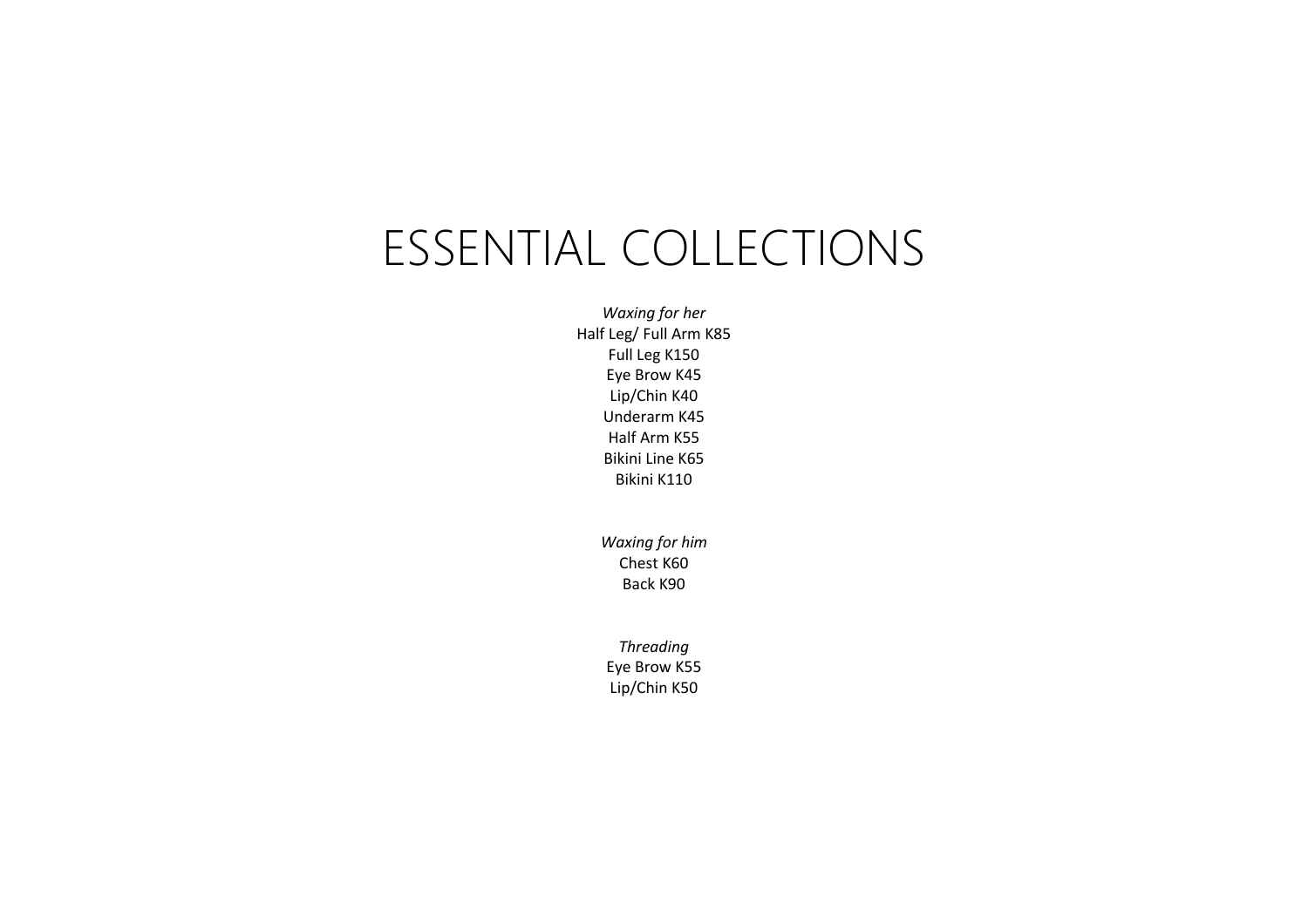# SIGNATURE COLLECTIONS

### *Harmonious Lavish 180-minutes K530*

Float away in the sea of bliss as we offer you this lavish and calming treatment. Your journey to relaxation begins with a 90mins Swedish massage to balance a tired mind and body, followed by our Timeless Beauty Facial with high content of seaweed extract to preserve the skins natural collagen with powerful anti ageing properties that repair damaged skin cells. Then unwind in a hot bath infused with mineral sea salts.

### *Exemplary Luxurious 180-minutes K480*

The joy of having glowing, smooth, soft and supple skin combined with a feeling of relaxation will put a smile on your face. This luxurious treatment helps remove toxins as you re-lax. Starting with a full body exfoliation under our trendy vichy shower after which you'll feel totally weightless with our detox body wrap designed to eliminate toxins, reduce cellulites and improve skin tone and texture. It will be followed by an hour of utterly relaxing full body Swedish massage and culminate with Healthy Glow facial that'sdesigned to revitalize and repair even to brighten dull and tired skin.

#### *Ultimate Indulgence 240-minutes K680*

An ultimate unwinding experience from head to toe that melts your tension, your body nourished and your skin hydrated. It begins with an invigorating full body exfoliation that leaves the skin nourished and glowing, followed by a cocoon of nourishing gel mask that soothes and hydrates even the driest sensitive skin. Continue to indulge in an hour of muscle melting full body Swedish massage and a Healthy Glow Facial. Lastly, enhance the look of your nails with an express manicure and express pedicure.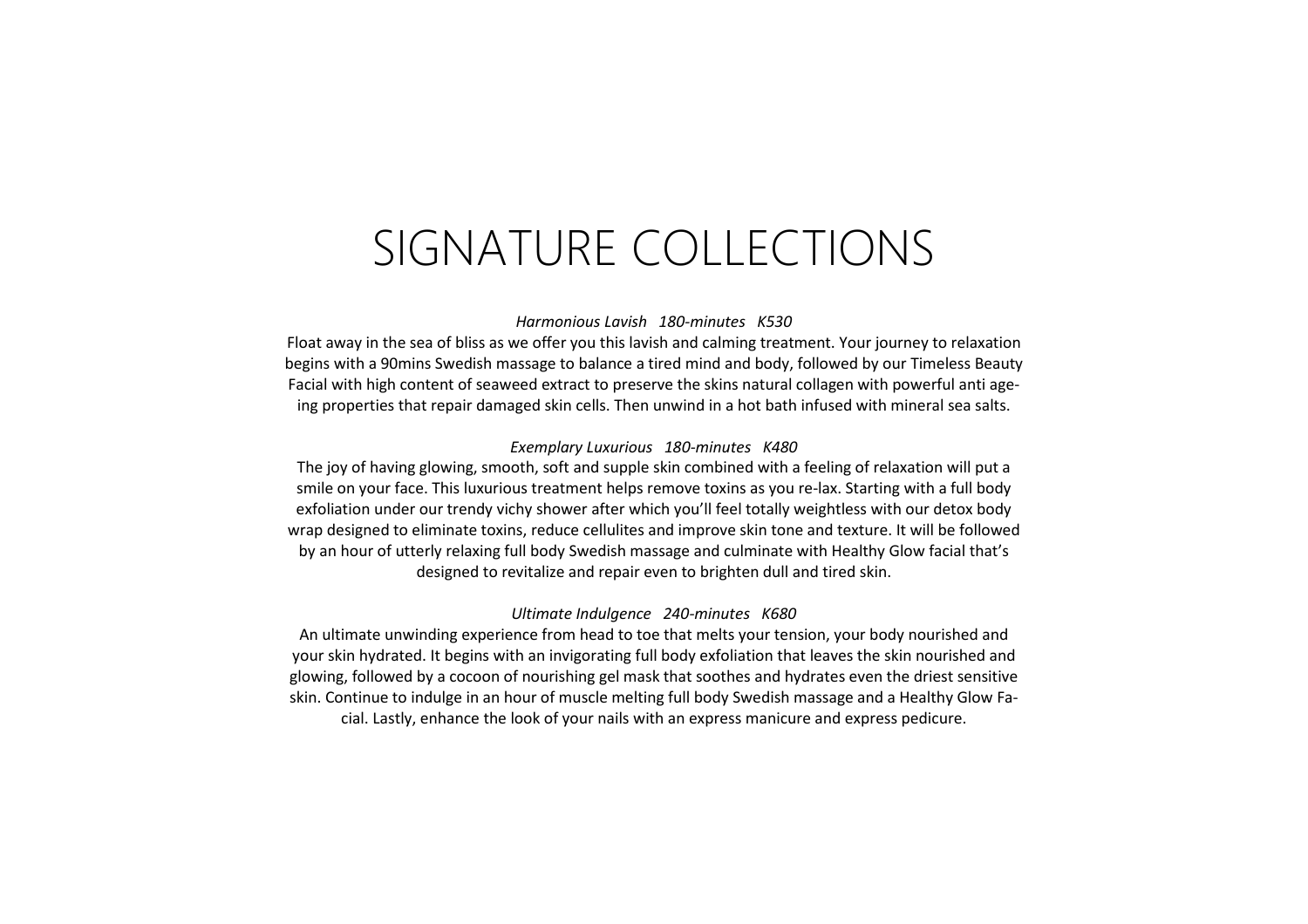# MASSAGE COLLECTIONS

#### *Swedish*

A combination of Eastern and Western massage techniques to reduce muscle tension and revive the body with positive energy. This traditional massage uses gentle pressure with long flowing movements for total relaxation.

60mins K159

90mins K199

120mins K289

#### *Poultice or Hot Stone*

A rebalancing, light massage using either heated sea salt and seaweed granule filled poultices or basalt stones to relax the muscles and release the tension. Combined with the human touch through massage, you will experience relaxation & healing at the deepest level. Aside from relieving stress and tension, it also assists in circulation and lymph flow.

60mins K180 90mins K220

#### *Foot Reflexology*

A therapeutically effective massage for the feet. Stimulating reflex points of the feet which corresponds to every organ and gland in the body. 60mins K140

90mins K199

#### *Deep Tissue*

It uses firm pressure and slow strokes to reach deeper layers of muscle and fascia (connective tissue surrounding the muscles). 60mins K180 90mins K220

#### *Sports*

A popular form of treatment for soft tissue injuries focusing on areas of the body that are overused and stressed from repetitive and often aggressive movements. 60mins K180 90mins K220

#### *Thai Traditional*

A dry acupressure massage combined with gentle yoga stretching techniques to loosen blockage & improve flexibility. This treatment will truly reawaken the body's energy flow and facilitate reconnection of body, mind and soul. 60mins K180 90mins K220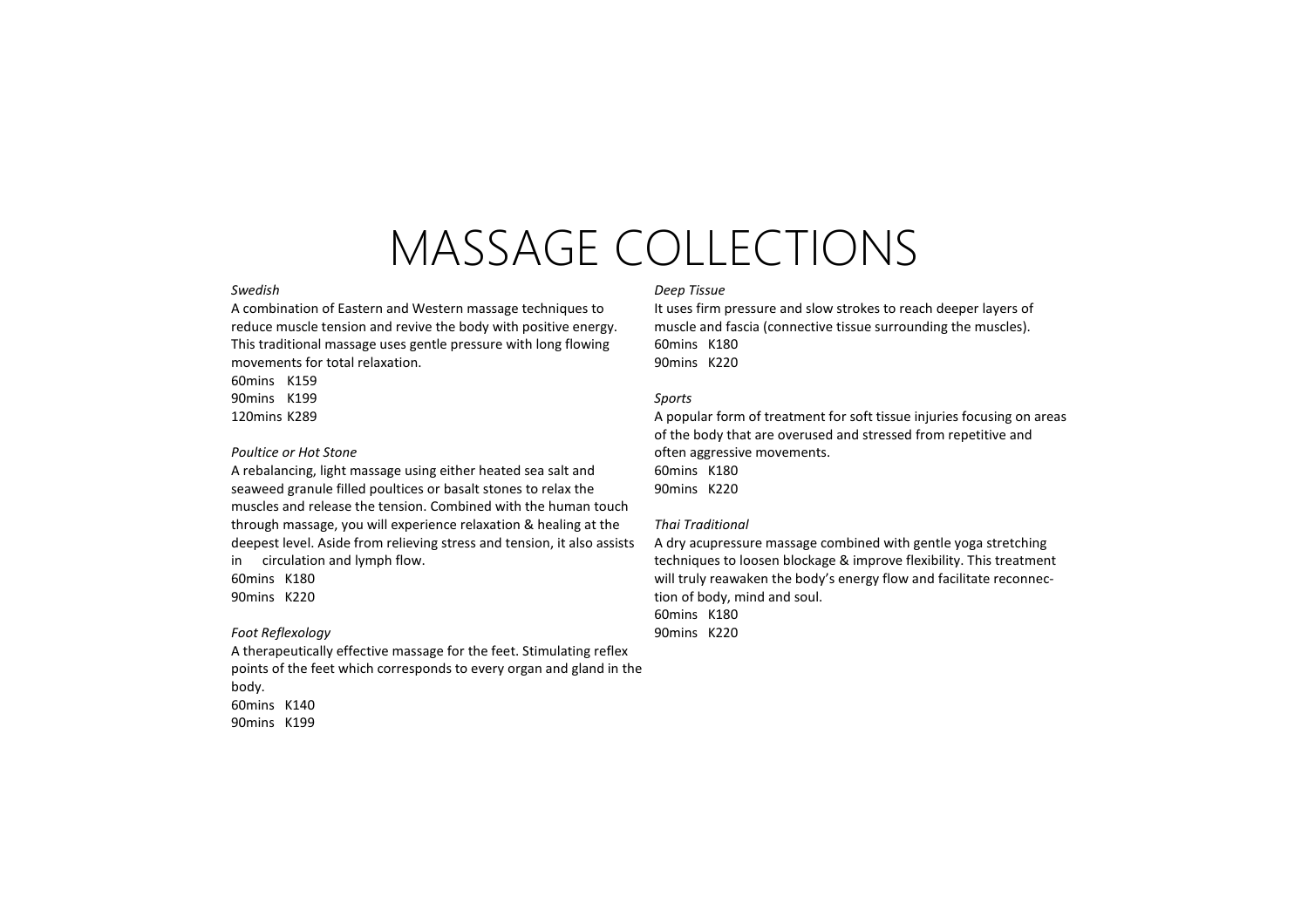## FACIAL COLLECTIONS

## *ishga Healthy Glow 60-minutes K220*

A rejuvenating facial designed to revitalize and repair, suitable for all skin type even sensitive skin. It is particularly useful for brightening dull, tired skin and balances skin tone and texture. This treatment will cleanse, tone, exfoliate and moisture the skin leaving it revitalized and hydrated.

## *ishga Timeless Beauty 60-minutes K240*

 Using a rich Marine Cleansing Balm packed with hydrating fatty acids and a lifting and firming gel face and eye mask to tighten and tone the skin. The high content of seaweed extract in the products used is proven to preserve the skins natural collagen, with powerful anti ageing properties that repair damaged skin cells which results in smoothing fine lines and wrinkles

## *ishga Skinpeccable 90-minutes K300*

An indulgent, luxurious facial which incorporates a thorough skin care routine combined with three intensive masks. Including a deep exfoliation using a rich, vitamin packed sea kelp powder which will remove dead skin to leave the skin bright and glowing. This facial includes a warming massage of the face, scalp, shoulders and arms using heated sea salt and seaweed poultice which will absorb congestion and detoxify the skin, adding a host of vitamins and minerals into the face and upper body.

## *ishga Men's Facial 60-minutes K190*

The ishga men's products are designed to detox and draw impurities from the skin whilst stimulating collagen production and combat signs of ageing. It calms irritation and super boosting for tired, stressed and dehydrated skin. This treatment will cleanse, tone and moisturize the skin leaving it revitalized and hydrated leaving protective layer to prevent environmental damage.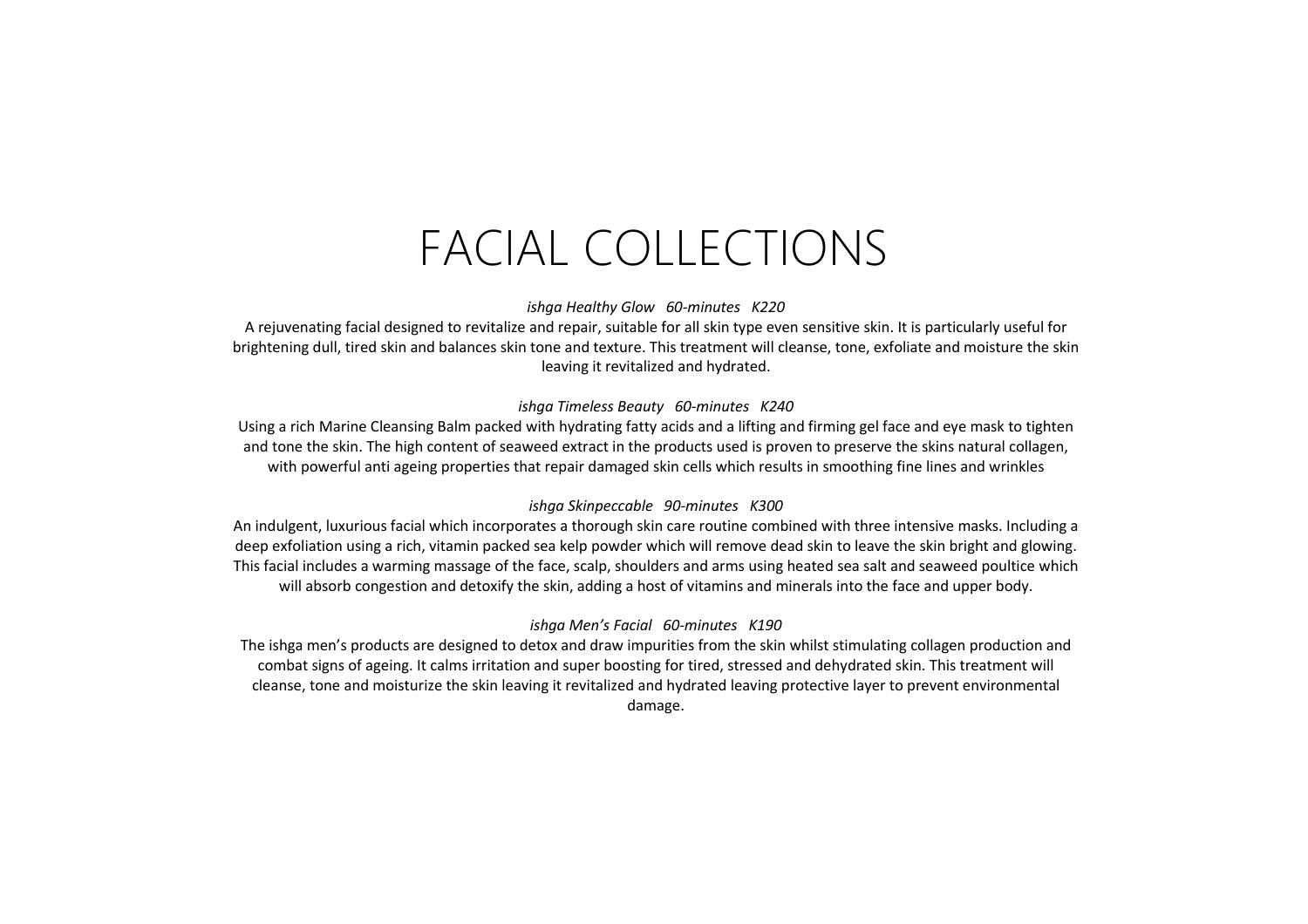## BODY TREATMENTS

*Detox Body Wrap 60-minutes K150* 

 This treatment is designed to eliminate toxins, reduce cellulite, boost energy and improve skin tone and texture and detoxifying congestion from the body. This combines the detoxifying and nourishing effect of the purest seaweed gel and hydrating properties of the scrub.

### *Nourishing Body Wrap 60-minutes K240*

 Combining a hydrating salt scrub to remove dull, tired skin followed by a cocoon of a nourishing gel body mask which soothes, cool, hydrates and tones even the driest, sensitive skin. A wonderful scalp massage completes the experience.

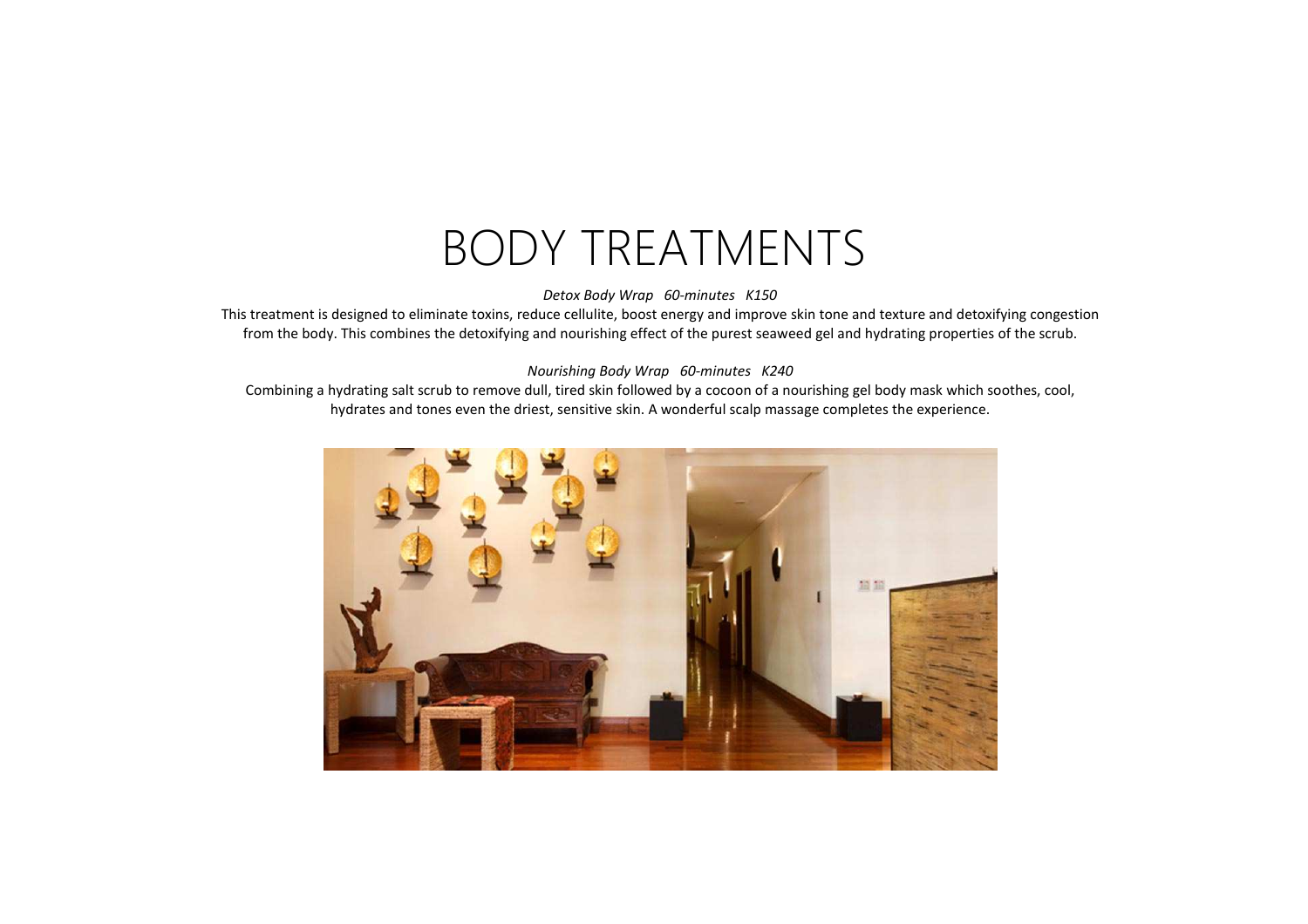## NAIL COLLECTIONS

## *Pure Bliss Hand Ritual 60-minutes K99*

A standard yet definitive manicure experience comprises of nail trimming, filing & shaping, cuticle work, relaxing hand and lower arm massage, paraffin hand bath. Finish off with application of nail polish.

*Pure Bliss Foot Ritual 60-minutes K115* 

A standard but perfect pedicure experience includes foot bath, moisturizing exfoliation, nail trimming, filing & shaping, cuticle work, relaxing foot and lower leg massage, paraffin foot bath. Application of nail polish to give absolute & exclusive pedicure.

## *Gel Manicure 60-minutes K160*

A standard yet definitive manicure experience comprises of nail trimming, filling & shaping, cuticle work. It uses a gel base polish and uses LED lights to cure the polish and lock it into your nails.

## *Gel Pedicure 60-minutes K170*

 A standard but perfect pedicure experience includes foot bath, moisturizing exfoliation, nail trimming, filing & shaping, cuticle work. It uses a gel base polish and uses LED lights to cure the polish and lock it into your nails. A short but relaxing foot massage will complete your pedicure.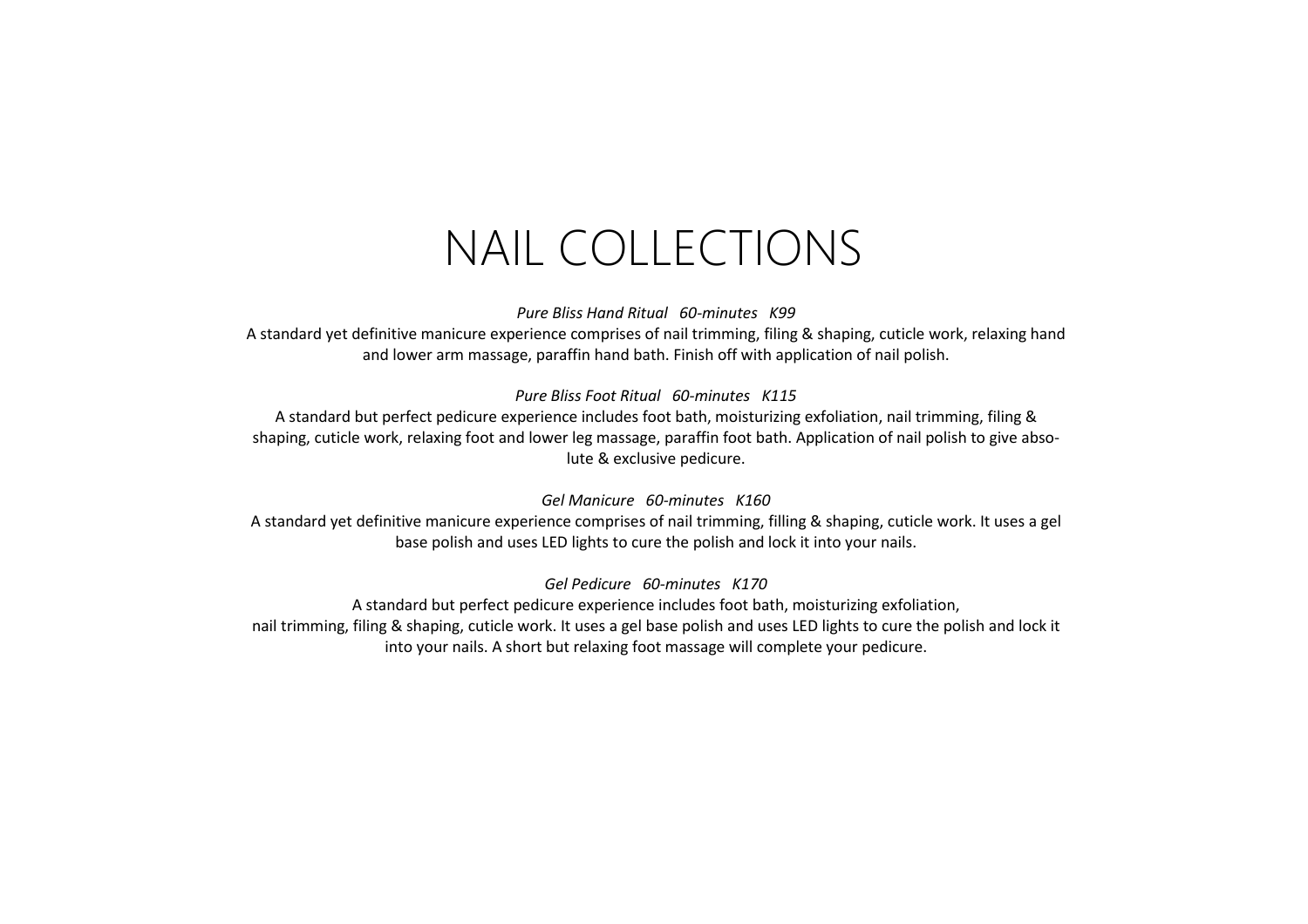## MEMBERSHIP

12-Month Membership Membership Fee: K3,999.00

#### Inclusions:

• 4 vouchers for 90mins massage of choice • 6 vouchers for 60mins massage of choice • 1 voucher for 60mins facial of choice • 1 voucher for overnight stay at Bacchus Room with buffet breakfast for 2 persons (excluding beverages) • 6 free gym visits

> Privileges of 12-Month Membership • 25% discount on all spa treatments • 10% discount for all accompanying guests • 5% discount on spa retail • 15% discount on gift certificate purchases

• 10% discount on hotel accommodation (at best available rate)

• 10% on Food & Beverage dining (except alcohol)

6-Month Membership Membership Fee: K2,250.00

#### Inclusions:

• 2 vouchers for 90mins massage of choice • 4 vouchers for 60mins massage of choice

• 1 voucher for 60mins facial of choice • 3 free gym visits

Privileges of 6-Month Membership

- 20% discount on all spa treatments
- 10% discount for all accompanying guests

• 5% discount on spa retail

- 10% discount on gift certificate purchases
- 10% discount on hotel accommodation (at best available rate)
	- 10% on Food & Beverage dining (except alcohol)

#### Membership Terms & Conditions

• Bliss the Spa membership is non transferable and not valid with any special offers unless otherwise stipulated by the hotel.

- Bliss the Spa membership card must be presented before availing any goods and services.
	- Members are required to be at least 18 years old.
	- The vouchers are valid for the duration of the membership only.